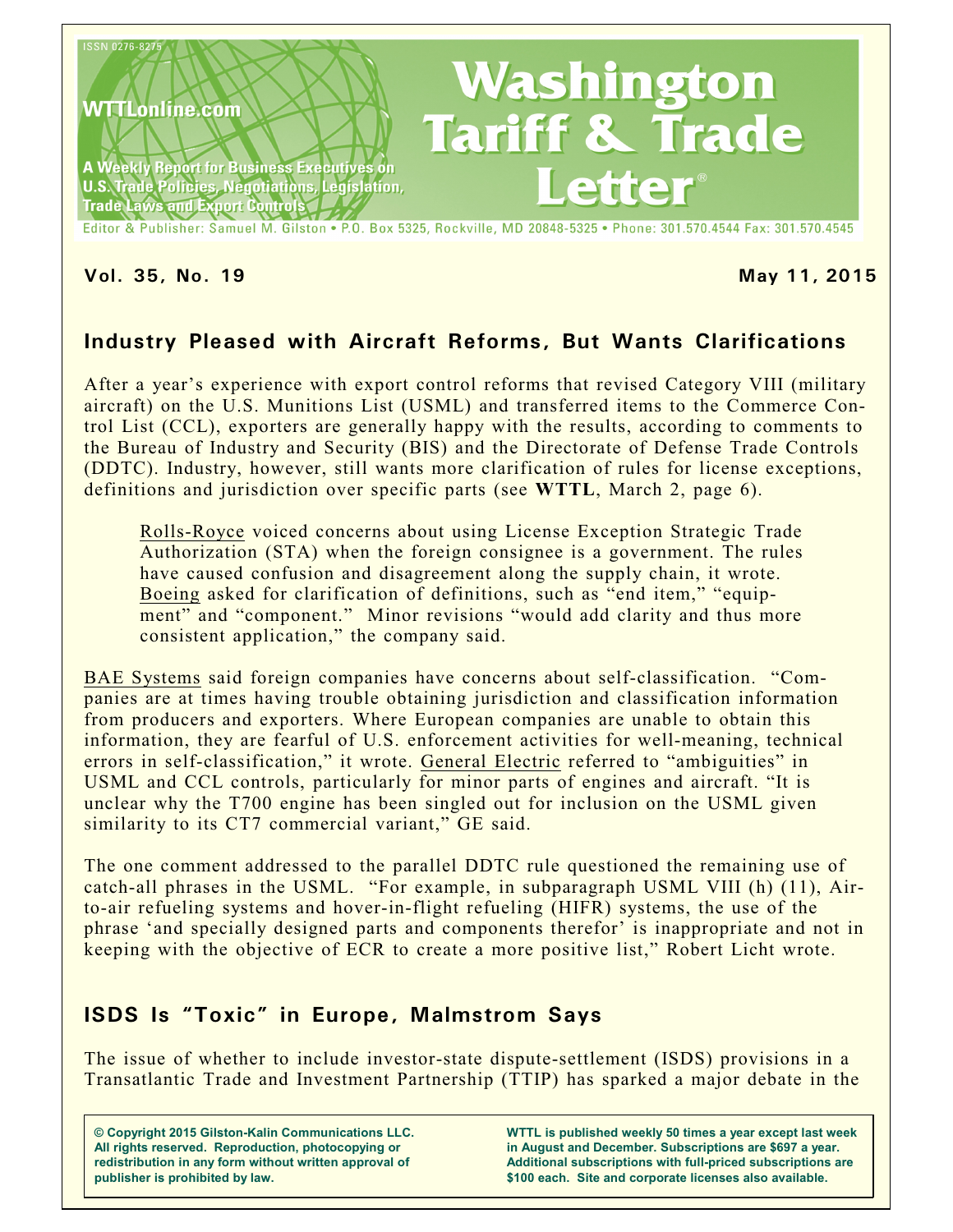European Union (EU), and ISDS "is the most toxic acronym in Europe," EU Trade Commissioner Cecilia Malmstrom said May 4. "I spend half my working time answering questions about this," she told a program sponsored by the Center for Strategic and International Studies (CSIS) while in Washington for meetings with U.S. Trade Representative (USTR) Michael Froman and members of Congress.

To address these concerns, Malmstrom submitted to the EU Parliament May 6 a concept paper detailing potential changes to ISDS provisions in trade deals (see story below). "My assessment of the traditional ISDS system has been clear - it is not fit for purpose in the 21st century. I want the rule of law, not the rule of lawyers," Malmstrom said in a blog.

At the CSIS event Malmstrom said ISDS rules need reform to bring them up to date. "It is time. They are old-fashioned and when they were created in the '60s they had more the companies' interests than the right to regulate," she said. Malmstrom indicated that her proposed reforms would address concerns some have about ISDS challenges of tobacco regulations. She said her proposal would strengthen the right of countries to regulate for health and safety reasons. The current challenges of tobacco rules "probably would not be successful in the EU in the terms that we have put up on ISDS," she said.

Malmstrom identified several issues that are important to the EU in the TTIP talks, including data protection, government procurement, agriculture and geographic indications (GIs). Data protection "is indeed a very important part of our negotiations because data flows across the Atlantic every single second," she said. "When it becomes difficult is when we come to personal data and how it is used. That is where we have said, so far, the data protection regime of Europe is not going to be negotiated," she declared.

Malmstrom noted the ongoing review of the U.S.-EU "safe harbor" agreement that allows certain EU personal data to be transferred to the U.S. when American parties provide adequate protection for the data. U.S. and EU officials are working on updating the agreement and their differences "are about to be solved very soon," she reported. In addition, U.S. and EU justice officials are working on a new "umbrella" agreement on the prosecution of violators of safe-harbor rules.

Government procurement needs to be addressed when TTIP talks enter the "political" phase, she said. EU companies want more access to U.S. government and state markets. "I don't think we can conclude an agreement if we haven't made progress on that," Malmstrom said. Agriculture, a perennial subject of dispute between the U.S. and EU, are a big part of TTIP negotiations, she said, acknowledging that there are sensitive product areas that might not be part of a deal. "We are looking at TTIP as the basis for liberalization of tariffs across the board, but there are obviously, here in the U.S. and in the EU, some sensitivities that have to be excluded," she conceded. "We think it is an offensive issue for us," she added.

#### **EU Plan for ISDS Calls for International Investment Court**

As part of a wide-ranging concept paper that EU Trade Commission Cecilia Malmstrom unveiled May 6 for reforming investor-state dispute-settlement (ISDS) rules, is a proposal to create an international investment court with permanent judges and an appellate mechanism. Creation of a permanent court would address concerns that current ad hoc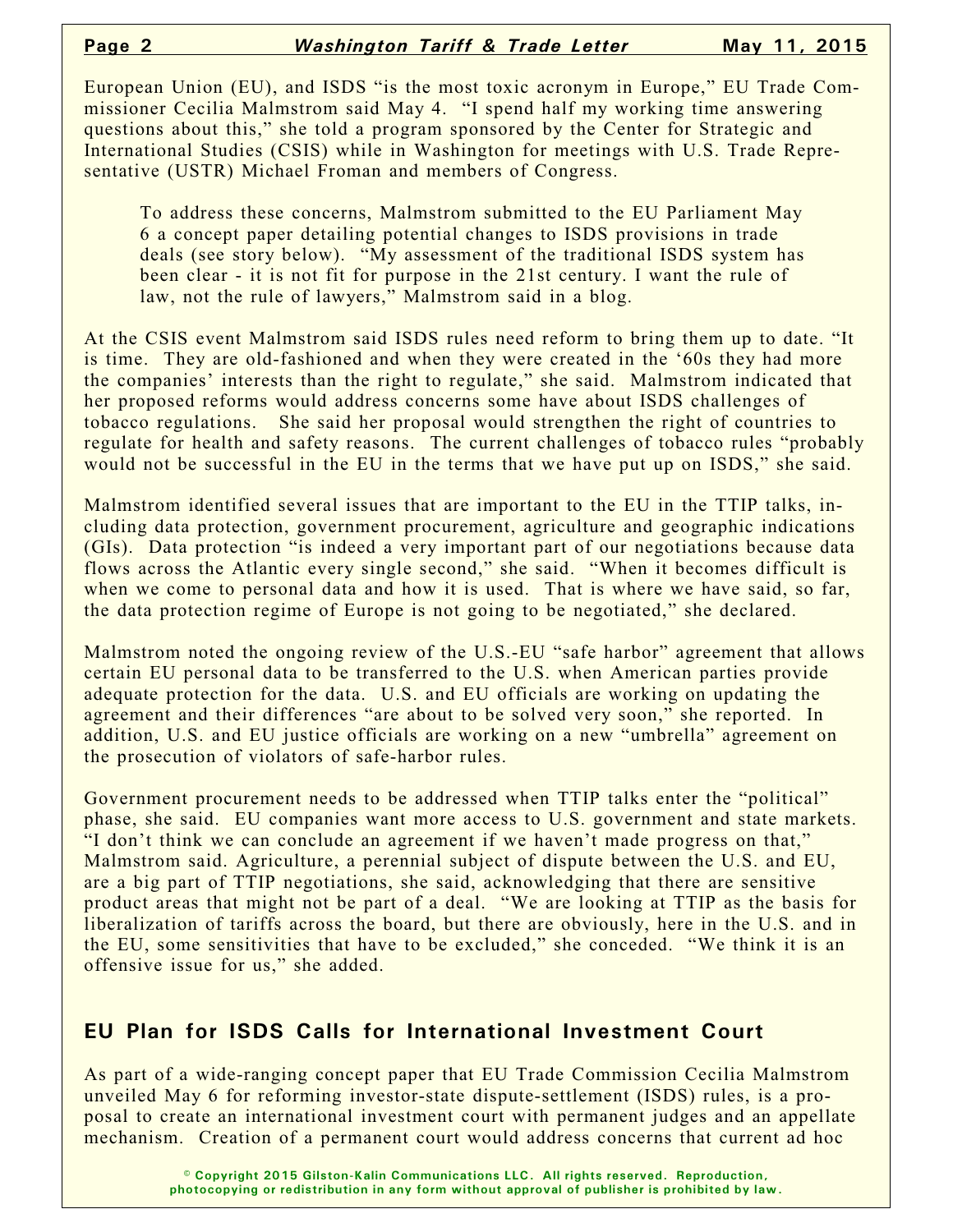tribunals pose conflicts of interests because members are sometimes also counsel for parties in other disputes (see story above). "We address fears of an unhealthy link between arbitrators and the parties to a dispute. This improved system would move away from individual, ad hoc cases to become much more like traditional courts. It sets out clearly that our goal is a permanent, international investment court," Malmstrom said in her prepared statement to the European Parliament where she discussed her plan.

The initial response of ISDS critics to her paper was cautious. One source said they are waiting to see an actual proposal and not just a concept paper. Moreover, critics complain that words in an agreement don't always restrict how arbitration panelists interpret rules in practice.

Because creating an international court will take time, Malmstrom said a first step would be to revise the ISDS rules in bilateral agreements, including the Transatlantic Trade and Investment Partnership (TTIP). The plan would require the selection of arbitrators from a pre-vetted list and their appointment jointly by the EU and the U.S. in the case of TTIP instead of by the parties. In addition, it would set "the qualifications requirements to become an arbitrator at the same level as those of judges," she said.

Malmstrom noted that what she was presenting to the parliament "is a concept paper not a legal proposal." A proposal will come later after the parliament and member states have a chance to review the paper and comment on it.

The EU commissioner noted that some reforms to ISDS rules have already been made as part of free trade agreements the EU has concluded with Canada and Singapore. The new paper would take those reforms further, she said. Malmstrom also said ISDS provisions are needed in TTIP even though the U.S. is a functioning democracy because "U.S. courts are not obliged to follow commitments that the U.S. takes internationally. And the U.S. does not always respect its international commitments. The U.S. has the most WTO cases against it of any WTO member, for example."

The 12-page concept paper acknowledges concerns that were raised on the ISDS issue in public comments submitted to the EU Commission last year (see **WTTL**, Jan. 19, page 4). Those comments addressed (1) the protection of the right to regulate; (2) the establishment and functioning of arbitral tribunals; (3) the review of ISDS decisions through an appellate mechanism; and (4) the relationship between domestic judicial systems and ISDS. The concept paper responds to each of those issues.

The paper says the EU should propose ISDS provisions that will enhance the ability of governments to regulate in the public interest through language that states have the right "to take measures to achieve legitimate public policy objectives, on the basis of the level of protection that they deem appropriate." It addition, the agreement should recognize "the right of domestic authorities to regulate matters within their own borders which exists already under international law." It should also clarify "that the agreement shall not be construed as preventing a Party from discontinuing the granting of state aid, and/or requesting the reimbursement of state aid already paid, when such state aid has been declared prohibited by its competent authorities."

Just as the call for an international investment court is a goal beyond TTIP, the concept paper also proposes a permanent appellate mechanism. Until then, "the EU proposal should include a bilateral appellate mechanism for ISDS," the paper says. "The appellate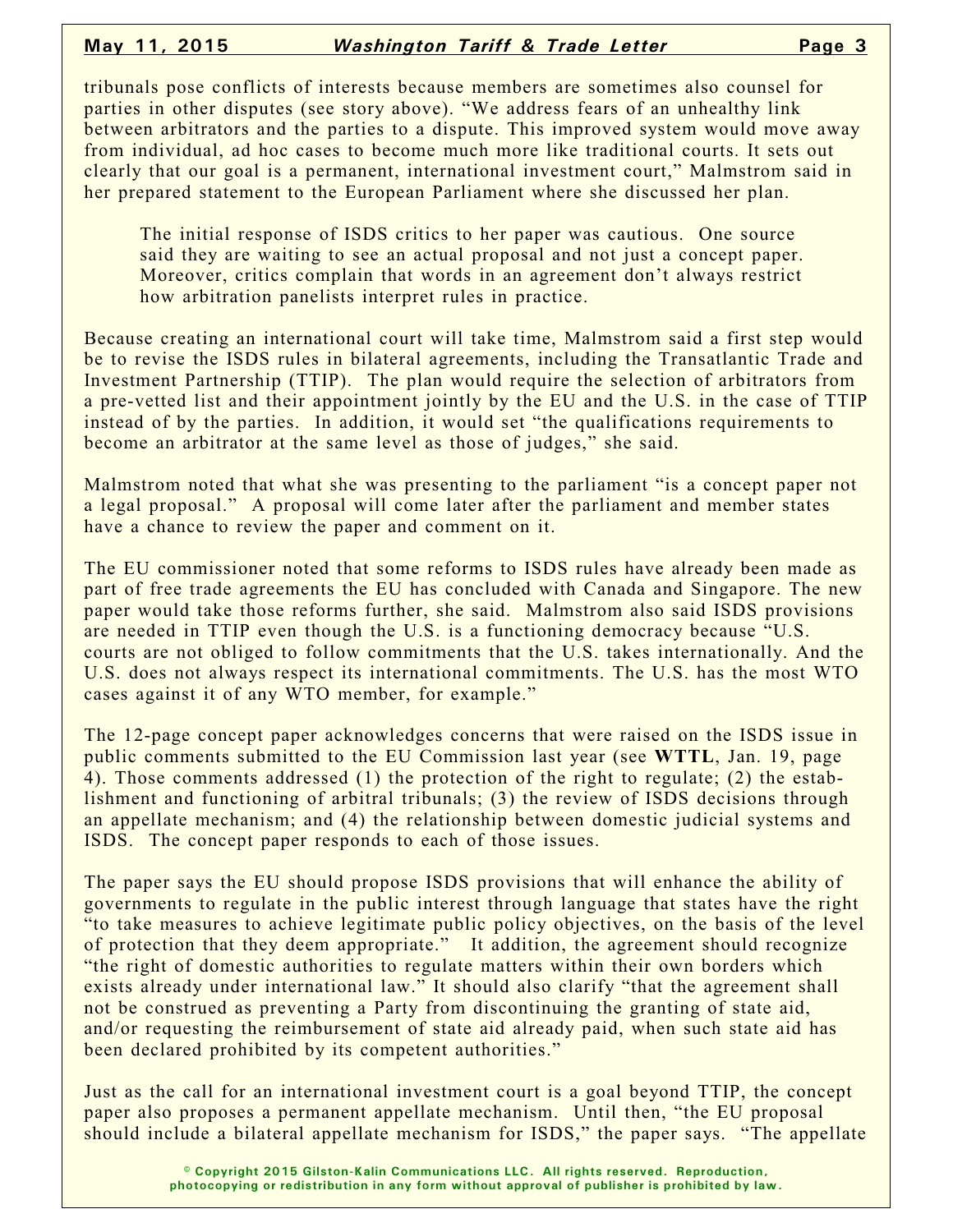mechanism would review awards as regards errors of law and manifest errors in the assessment of facts (this would include an incorrect factual treatment of domestic law as interpreted by domestic courts), ensure consistency in the interpretation of TTIP and increase legitimacy both on substance and through institutional design by strengthening independence, impartiality and predictability," it explains. The appellate mechanism could be modeled on the World Trade Organization (WTO) Appellate Body or the International Court of Justice, it adds.

The paper also address concerns about parties seeking parallel remedies both in domestic courts and through arbitration, saying a party would have to choose one or the other. In addition, it says provisions should confirm that: "the application of domestic law does not fall under the competence of ISDS tribunals; domestic law can be taken into account by ISDS tribunals only as factual matter; and any interpretations of domestic law made by ISDS tribunals are not binding on domestic courts."

### **EU to Seek Public Comments on Export Control Reforms**

The EU's slow move toward export control reforms for dual-use products may be about to accelerate, EU Trade Commissioner Cecilia Malmstrom indicated May 6. In a presentation to the European Parliament mostly about ISDS rules, Malmstrom also reported that the EU Commission is "moving ahead with our ongoing review of the EU's system of export controls on dual-use goods" (see related story page 2).

Malmstrom said the commission is assessing the economic, social and environmental impacts of options in a "communication" sent the parliament in May 2014 (see **WTTL**, May 12, 2014, page 1). "We are collecting a lot of data. We aim to launch a full written public consultation in the middle of the year," Malmstrom said in her prepared statement. The goal is to "finish the impact assessment process by the end of the year," she added.

"That would allow us to make a proposal in the first half of next year. In the meantime, we are engaging with the [European] Council and with you so that we have a full understanding of the political landscape," she said. The EU initiated its review of export controls in 2011 with a "Green Paper" that outlined the issues facing EU controls.

The May 2014 communication identified four reform priorities that aim to: (1) adjust to an evolving security environment and enhance the EU contribution to international security; (2) promote export control convergence and a global level-playing field; (3) develop an effective and competitive EU export control regime; and (4) support effective and consistent export control implementation and enforcement.

The EU said it considers evolving controls to include a "human security" approach that recognizes that security and human rights are inextricably interlinked. It said its review will consider more countries with proliferation capabilities, non-state actors, rapid scientific and technology advancements, and more complex and vulnerable supply chains.

According to David Hayes, who writes the "Exporting from Europe" column in our sister publication, *The Export Practitioner*, EU officials met last October with industry and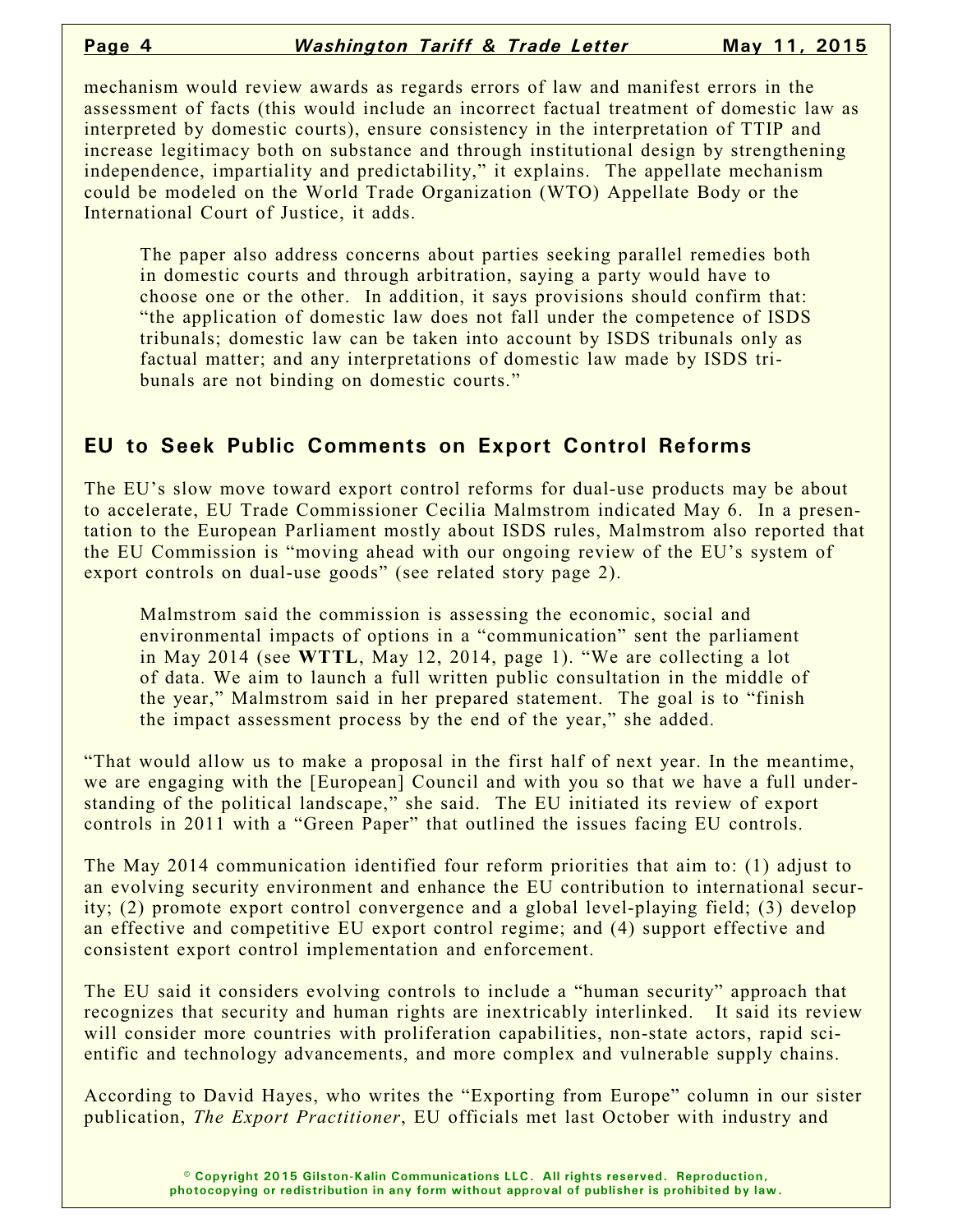civil society representatives. "What was clear to me at the meeting was that there is far from unanimous support for the expansion of controls into a poorly defined 'human security' arena," Hayes wrote in his November 2014 column. He also noted that some in Europe oppose consolidation of more powers to the EU Commission.

"There is a popular mistrust of European institutions and their tendency to pull powers toward the center and a natural tension between member states and the collective," Hayes wrote "This mistrust can often read across into concerns that broadly drafted, vague terminology is one method the EU uses to expand its reach, and some would say its interference, into areas which are properly the domain of member states," he added.

### **OFAC Guidance on Cuba Puts Requirements on Ferry Services**

Ferry services that are approved to transport passengers to Cuba from the U.S. will need to assure that those passengers meet the restrictions that allow Americans to visit Cuba, according to new guidance Treasury's Office of Foreign Assets Control (OFAC) issued May 5. Along with the new guidance, the Obama administration has opened the way for more Americans to travel to Cuba with the approval of licenses for several ferry services to carry passengers to the island nation.

Even with licenses in hand, ferry companies will need to document that U.S. passengers are eligible to travel to Cuba under one of the 12 allowed categories. "Persons subject to U.S. jurisdiction providing travel or carrier services pursuant to an OFAC general or specific license shall be required to retain for at least five years from the date of the transaction a certification from each customer indicating the section of the CACR [Cuban Assets Control Regulations], or the specific license, that authorizes the person to travel to Cuba," the OFAC guidance noted.

And it's not just with OFAC that ferry providers need to be authorized. "Additionally, separate authorization from Commerce Department's Bureau of Industry and Security (BIS) is required for the temporary sojourn to Cuba of both aircraft and vessels. Persons engaging in these activities may require additional authorizations by other U.S. government agencies," the guidance said.

An OFAC spokesperson would not provide details on the widely reported licensing of the ferry services. "I can confirm that OFAC has issued certain specific licenses for passenger ferry service, but we cannot provide additional details as to whom or how many," Treasury spokesperson Hagar Chemali wrote in an email to WTTL. "I would note the Cuba regulations have not changed. There is no general license authorizing passenger ferry service between the United States and Cuba. Specific licenses may be issued on a case-by-case basis," she wrote.

Individual companies were not as cautious. Havana Ferry Partners posted its success on its Facebook page. "Just this morning Havana Ferry Partners LLC has received the approval from both the U.S. Treasury Department/OFAC and the U.S. Commerce Department/BIS to operate our passenger/cargo ferry from four S. Florida Ports to Havana, Cuba. This is a Historical event," the company wrote. International Port Corp (IPC) issued a traditional press release. IPC "received U.S. Licenses today from both the U.S.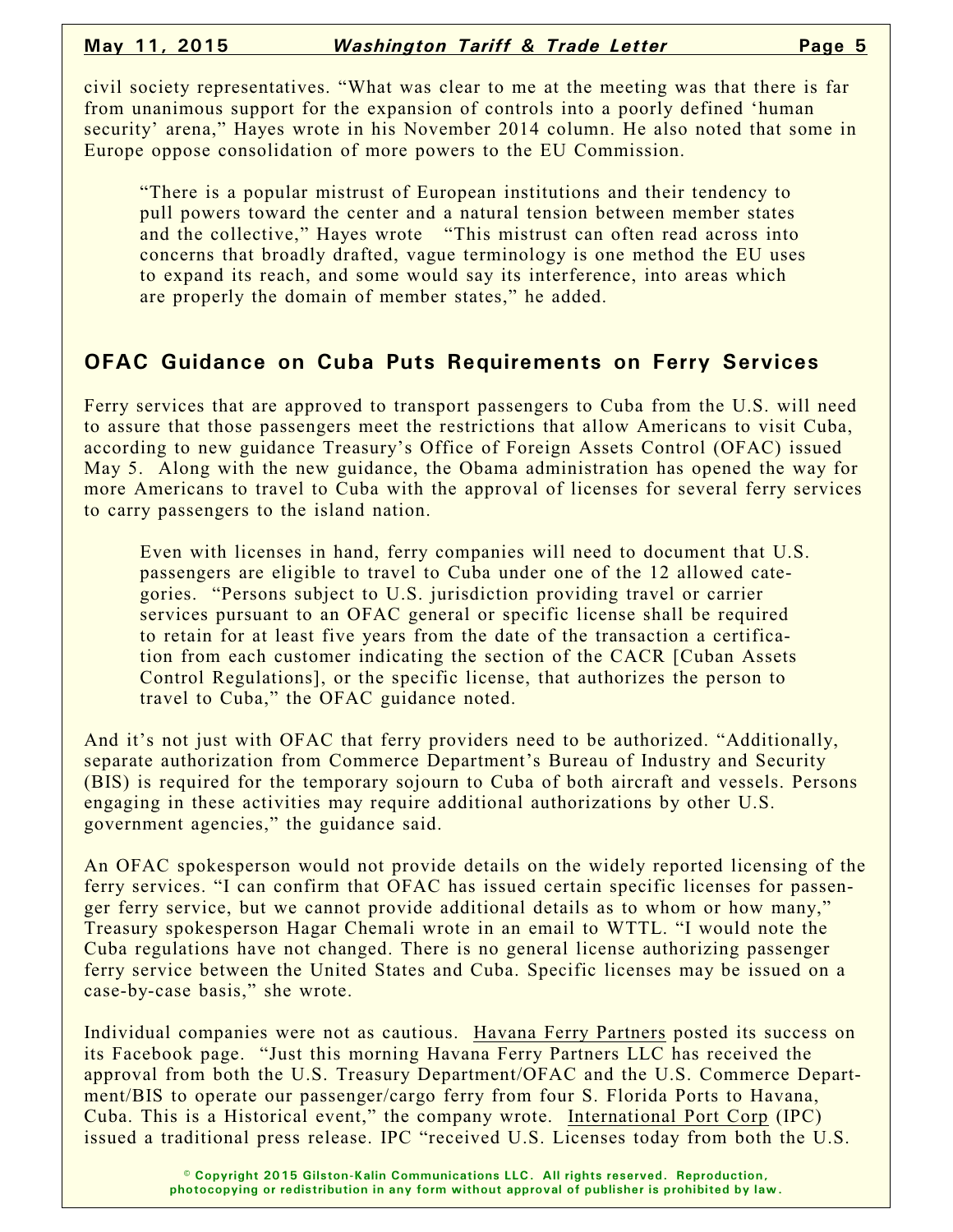Treasury Department and the U.S. Commerce Department for direct passenger ferry service from Florida to Cuba," it said. "Through IPC's direct container shipping division, from Miami to Cuba, IPC has security clearance for vessels and terminal privileges," the company added. Other companies may soon follow through the port gates. CubaKat posted a notice on its website: "CubaKat's goal is to offer our ferry service, from the Florida Keys to ports within Cuba, some time in 2015. Currently, we're working with officials from both countries to make this venture a reality."

Meanwhile, JetBlue announced a weekly flight from New York (JFK) to Havana with its partner Cuba Travel Services beginning July 3, and Swift Air reportedly will begin flying non-stop between Baltimore and Havana in September. "The milestone makes JetBlue the first major carrier to announce a new flight to Cuba from New York since travel restrictions were recently eased," the company said in a statement. The news followed JetBlue CEO Robin Hayes' participation in a trade mission to Cuba with N.Y. Governor Andrew Cuomo, the company noted.

#### **Bright Line on Night-Vision Rules Might Be in Eye of Beholder**

Proposed changes to U.S. Munitions List (USML) Category XII (night vision) and Commerce Control List (CCL) Category 6, published in the Federal Register May 5, were supposed to offer industry a "bright line" between military and commercial uses of thermal imaging products. The two agencies, however, acknowledge that difference between State and Commerce controls might still be hazy, despite the addition of more product details than are in existing regulations.

Both BIS and DDTC asked for specific comments on the proposed new rules and whether the promised bright line is as clear as the authors think it is. BIS officials previously said the changes won't see many licenses moving from State to Commerce (see **WTTL**, May 4, page 2).

"As the U.S. Government works through the proposed revisions to the USML and the related proposed new controls on the CCL, the agencies recognize that some proposed control parameters may control items in normal commercial use and on the Wassenaar Arrangement's Dual Use List," both notices said.

As expected, the proposed rule would create new "600 series" Export Control Classification Numbers (ECCNs) 6A615, 6B615 and 6D615 for military fire control, range finder, and optical items, revise ECCN 7A611 and add new ECCNs 7B611, 7C611 and 7E611 for military optical and guidance items moving from the USML. It also would add new licensing requirements for items under ECCNs 6A002 and 6A003, including for exports to Canada, while excluding those ECCNs from eligibility for License Exception Strategic Trade Authorization (STA).

On the USML side, the State rule would add almost 70 new paragraphs enumerating the specific items under its jurisdiction, listing such items as laser spot trackers, helmet mounted display (HMD) systems, tunable semiconductor lasers, multi-spectral detector infrared focal plane arrays (IRFPAs), accelerometers and gyroscopes or angular rate sensors. As in previous rules, the Category XII transfers could be the subject of a second proposed rule before final implementation, depending on the comments the agencies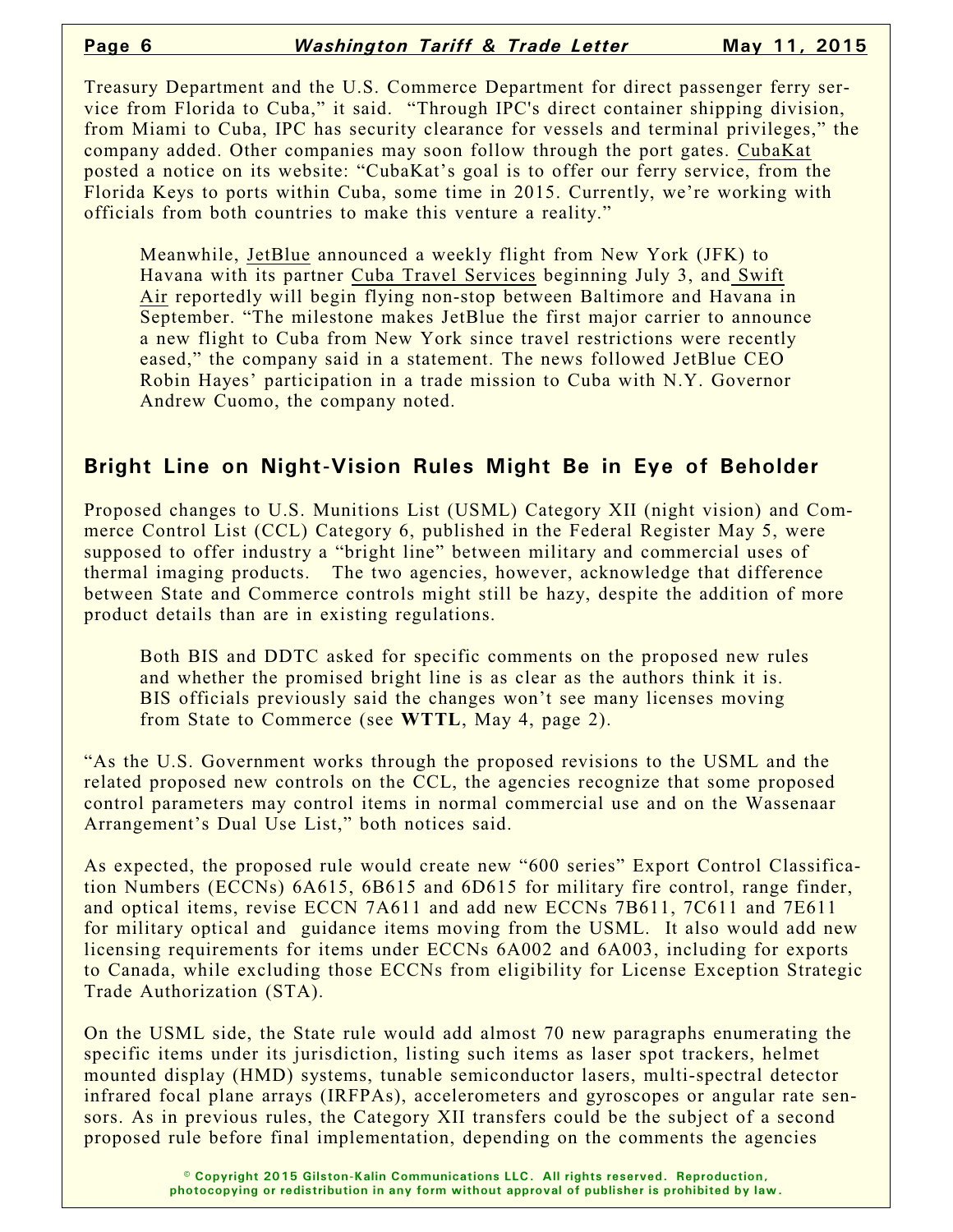receive. "I suspect as much discussion as there was in the interagency on that particular rule, to get it out, the likelihood exists that it will probably go out in proposed fashion again," Alexander Lopes, director of the BIS Office of Nonproliferation and Treaty Compliance, told the agency's Materials Technical Advisory Committee (MTAC) May 7.

A proposal on Category XIV (toxins) "has been particularly difficult because of the equities among the different government agencies," Lopes said. "We are near closure -- I think I might have said that a year ago," he joked.

Nonetheless, he said he expects a proposed rule "within the next month." BIS and State will combine the proposal on Category XVIII (directed energy weapons) with the toxins rule, "since there's little impact on the Commerce Control List," Lopes said.

In the May 5 notice, BIS also proposed revising other ECCNs, including: 0A987, optical sighting devices for firearms; 2A984, concealed object detection equipment; 6A004, optical equipment and components; 6A005, lasers, components, and optical equipment; 6A007, gravity meters and gravity gradiometers; 6A008, radar systems, equipment, and assemblies; 6A107, gravity meters and gravity gradiometers; 7A001, accelerometers; 7A002, gyros or angular rate sensors; 7A003, inertial measurement equipment or systems; 7A005, Global Navigation Satellite Systems receiving equipment; 7A101, accelerometers; and 7A102, gyros.

"In order to maintain consistency with the Wassenaar Arrangement, proposed revisions to these ECCNs would not amend the control parameters in the Items paragraph of the ECCNs. Rather, most amendments add notes to the Related Controls paragraph or specific subparagraphs of the Items paragraph to reference the corresponding control under Category XII of the USML," the notice said.

## **EU Plans for Single Digital Market Raise Concerns**

An EU Commission "communication" to the European Parliament and Council May 5, outlining plans for creating a Digital Single Market (DSM), has drawn concerns from U.S. industry that the proposal could exclude foreign Internet and e-commerce providers from the market. Release of the plan comes just weeks after the EU upset some U.S. providers by launching an antitrust investigation April 15 of Google's Android operating system and its issuance of a Statement of Objections to Google alleging the company has abused its dominant position in the markets for general Internet search services.

The plans for a DSM include an examination of current EU policies on audio-visual products and services, a topic of long-running dispute between the U.S. and EU. "The Commission will review the Audiovisual Media Services Directive with a focus on its scope and on the nature of the rules applicable to all market players, in particular measures for the promotion of European works, and the rules on protection of minors and advertising rules," the communication promises.

The Commission's communication outlines three main "pillars" on which it will base the DSM plus 16 proposals it will make over the coming year to achieve its goals. "Achieving a Digital Single Market will ensure that Europe maintains its position as a world leader in the digital economy, helping European companies to grow globally," the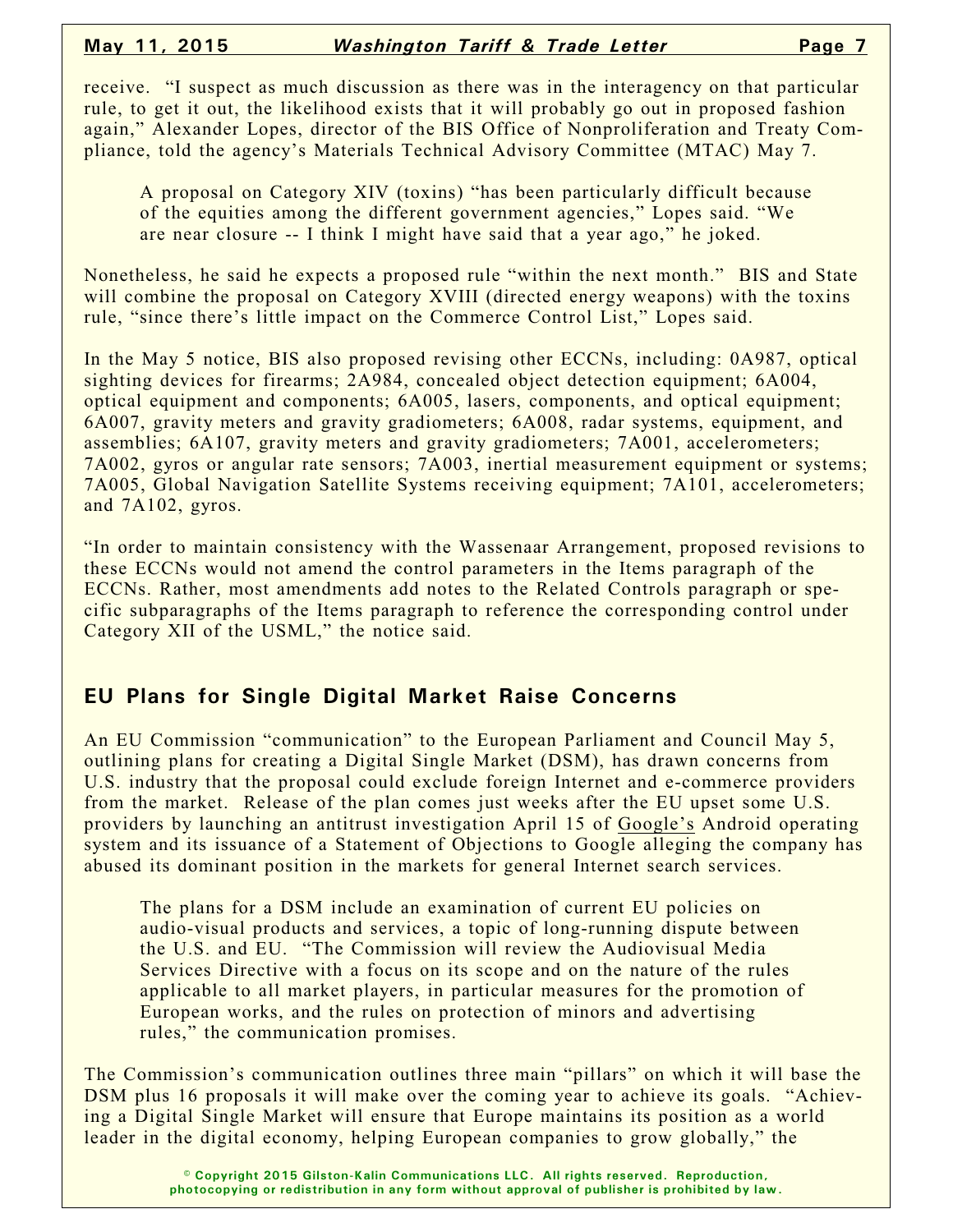#### **Page 8** *Washington Tariff & Trade Letter* **May 11, 2015**

document says. "Europe has the capabilities to lead in the global digital economy but we are currently not making the most of them. Fragmentation and barriers that do not exist in the physical Single Market are holding the EU back. Bringing down these barriers within Europe could contribute an additional EUR 415 billion to European GDP," the communication states. (**Editor's Note**: Copy of communication and 109-page EU staff working document will be sent to subscribers on request.).

The three pillars for future regulation aim to provide better access for consumers and businesses to online goods and services across Europe; create the right conditions for digital networks and services to flourish; and maximize the growth potential of the European Digital Economy, including through investment in information and communication technology (ICT) infrastructures and technologies such as Cloud computing and Big Data, research and innovation, and public services and skills.

"The Commission will make an amended proposal before the end of 2015 (i) covering harmonised EU rules for online purchases of digital content, and (ii) allowing traders to rely on their national laws based on a focused set of key mandatory EU contractual rights for domestic and cross-border online sales of tangible goods," the paper states. It also will submit a proposal for a review of the regulation on Consumer Protection Cooperation in order to develop more efficient cooperation mechanisms.

Among the proposals the Commission said it would make in the next 12 months are: measures on price transparency and regulation of parcel delivery; legislative proposals to end unjustified geo-blocking; a Competition Sector Inquiry into e-commerce; legislation to reduce the differences between national copyright regimes and online access to works and enforcement; legislation to reduce the administrative burden from different valueadded taxes (VAT); and "an ambitious overhaul of the telecoms regulatory framework," focusing on spectrum policy and management, regulatory fragmentation, consistent application of the rules, and promoting investment in high speed broadband networks.

The communication provides an opportunity to reduce barriers to innovation in Europe, said a statement by Dean Garfield, president and CEO of the Information Technology Industry Council (ITI). "Unfortunately, elements of the proposal — namely the possibility of a new regulatory framework for 'online platforms' — have the potential to do more harm than good," he said.

"We are concerned that such regulation would penalize the innovation and creativity that have contributed so much to the economies and societies of both Europe and America. Moreover, some have proposed new platform regulation as a way to affect the market position of U.S.-headquartered tech companies," Garfield added.

Robert Atkinson, president of the Information Technology and Innovation Foundation (ITIF), said his organization is concerned the proposal as drafted would create a single market for Europe at the expense of the global digital economy. "In particular, the EU should avoid developing European-only, government-led technology standards. When other nations have attempted this, the results have been bad for all concerned," he said in a statement. In addition, the proposal on ICT services and business models "appears to want to regulate these 21st technologies to fit 20th century regulation," he said.